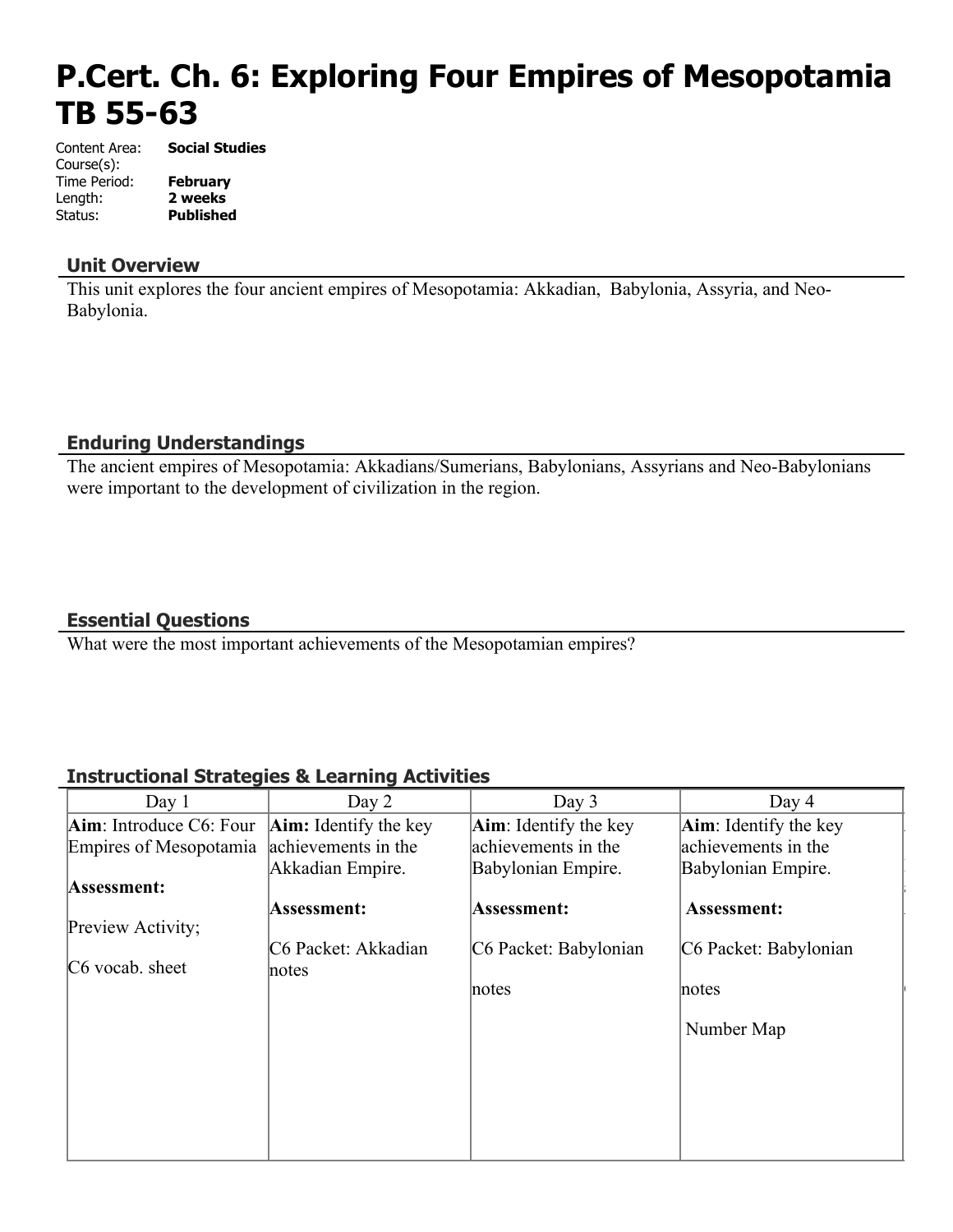6<sup>th</sup> Social Studies Lesson Plans

Chapter 6: Exploring Four Empires of Mesopotamia

NJSLS: RH 6.4, 7, 10; WHST 6.4, 10, L 6.1, 2, 3, 6 6.2.8.D.1.b, 6.2.8.B.2.a, 6.2.8.B.2.b, 6.2.8.D.2.b, 6.2.8.D.2.b, 6.2.8.D.2.c, 6.2.8.D.2.d, 9.1.8.D.5

 $6.2.8.D.2.b,$ 

| Day $6$                                      | Day 7       | Day 8                       | Day 9                             |
|----------------------------------------------|-------------|-----------------------------|-----------------------------------|
| Aim:                                         | $Aim$ :     | $\mathbf{Aim}$ :            | Aim:                              |
| Identify the key<br>achievements in the Neo- | Review C6   | Assess C6                   | Complete Assyria Map<br>Activity. |
| Babylonian Empire                            | Assessment: | Assessment:                 |                                   |
| Assessment:                                  | worksheet   | $\overline{\text{C6}}$ quiz | .Assessment:                      |
|                                              |             |                             | Assyria map worksheet             |
| C6 packet Neo-                               |             |                             |                                   |
| Babylonian                                   |             |                             |                                   |
|                                              |             |                             |                                   |
|                                              |             |                             |                                   |
|                                              |             |                             |                                   |
|                                              |             |                             |                                   |

# **Integration of 21st Century Themes and Career Exploration**

| CRP.K-12.CRP1.1 | Career-ready individuals understand the obligations and responsibilities of being a<br>member of a community, and they demonstrate this understanding every day through<br>their interactions with others. They are conscientious of the impacts of their decisions on<br>others and the environment around them. They think about the near-term and long-term<br>consequences of their actions and seek to act in ways that contribute to the betterment of<br>their teams, families, community and workplace. They are reliable and consistent in going<br>beyond the minimum expectation and in participating in activities that serve the greater<br>good.                    |
|-----------------|-----------------------------------------------------------------------------------------------------------------------------------------------------------------------------------------------------------------------------------------------------------------------------------------------------------------------------------------------------------------------------------------------------------------------------------------------------------------------------------------------------------------------------------------------------------------------------------------------------------------------------------------------------------------------------------|
| CRP.K-12.CRP4.1 | Career-ready individuals communicate thoughts, ideas, and action plans with clarity,<br>whether using written, verbal, and/or visual methods. They communicate in the workplace<br>with clarity and purpose to make maximum use of their own and others' time. They are<br>excellent writers; they master conventions, word choice, and organization, and use<br>effective tone and presentation skills to articulate ideas. They are skilled at interacting<br>with others; they are active listeners and speak clearly and with purpose. Career-ready<br>individuals think about the audience for their communication and prepare accordingly to<br>ensure the desired outcome. |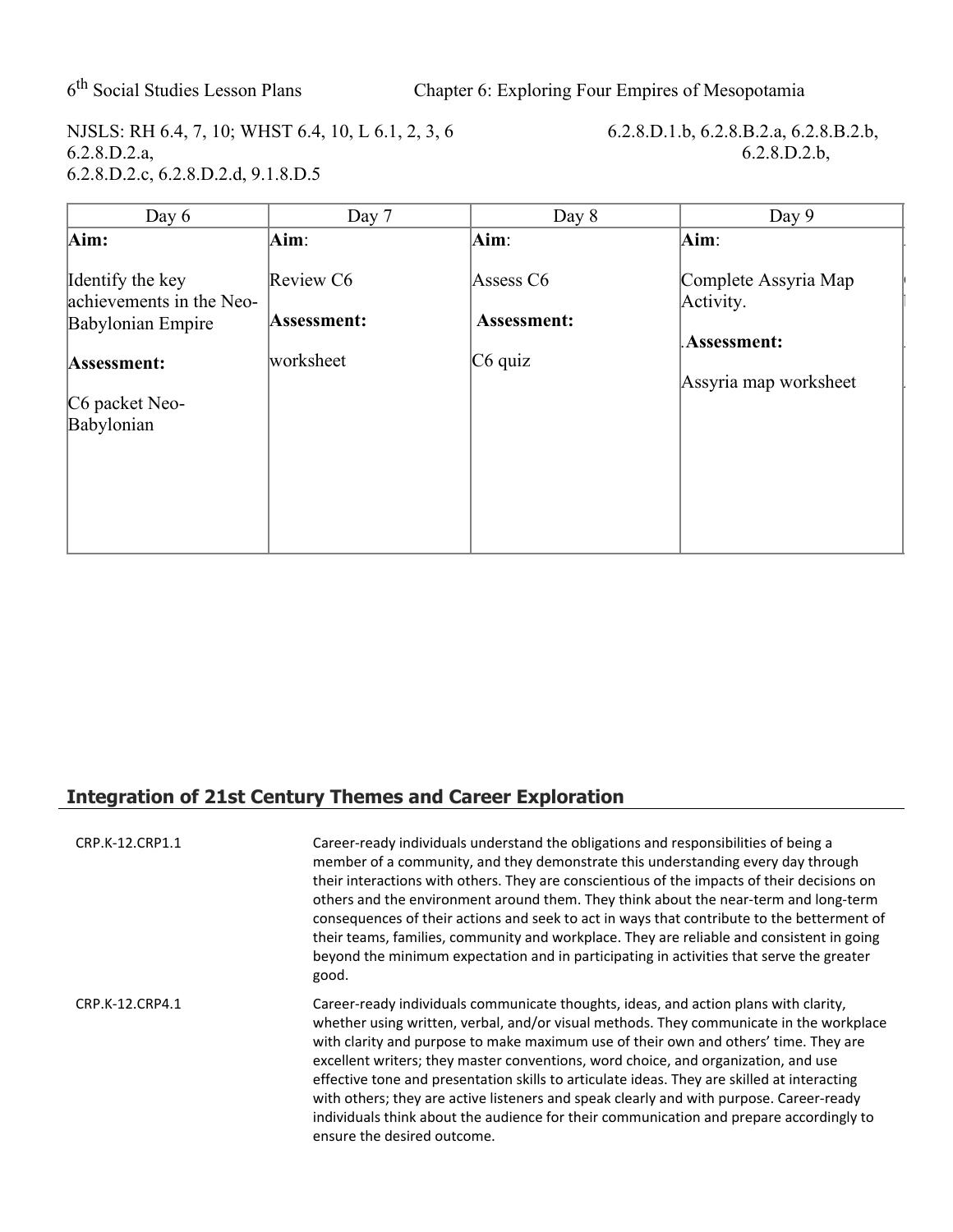#### **Technology Integration**

online textbook and features

Google Classroom

TECH.8.1.8 Educational Technology: All students will use digital tools to access, manage, evaluate, and synthesize information in order to solve problems individually and collaborate and to create and communicate knowledge.

#### **Interdisciplinary Connections**

| CCSS.ELA-Literacy.RH.6-8.4    | Determine the meaning of words and phrases as they are used in a text, including<br>vocabulary specific to domains related to history/social studies.                                                              |
|-------------------------------|--------------------------------------------------------------------------------------------------------------------------------------------------------------------------------------------------------------------|
| CCSS.ELA-Literacy.RH.6-8.7    | Integrate visual information (e.g., in charts, graphs, photographs, videos, or maps) with<br>other information in print and digital texts.                                                                         |
| CCSS.ELA-Literacy.RH.6-8.10   | By the end of grade 8, read and comprehend history/social studies texts in the grades 6-8<br>text complexity band independently and proficiently.                                                                  |
| CCSS.ELA-Literacy.WHST.6-8.4  | Produce clear and coherent writing in which the development, organization, and style are<br>appropriate to task, purpose, and audience.                                                                            |
| CCSS.ELA-Literacy.WHST.6-8.10 | Write routinely over extended time frames (time for reflection and revision) and shorter<br>time frames (a single sitting or a day or two) for a range of discipline-specific tasks,<br>purposes, and audiences.   |
| CCSS.ELA-Literacy.L.6.1       | Demonstrate command of the conventions of standard English grammar and usage when<br>writing or speaking.                                                                                                          |
| CCSS.ELA-Literacy.L.6.2       | Demonstrate command of the conventions of standard English capitalization, punctuation,<br>and spelling when writing.                                                                                              |
| CCSS.ELA-Literacy.L.6.3       | Use knowledge of language and its conventions when writing, speaking, reading, or<br>listening.                                                                                                                    |
| CCSS.ELA-Literacy.L.6.6       | Acquire and use accurately grade-appropriate general academic and domain-specific<br>words and phrases; gather vocabulary knowledge when considering a word or phrase<br>important to comprehension or expression. |

#### **Differentiation**

**Differentiation** 

**Preteach** *Empire* Show a picture of the Empire State Building and ask students to describe it. (Tall, impressive, etc.) Tell students that it is fitting that this building has the term empire in its name because an empire is also large. Then have students read Section 1 to find out how we define empire in social studies.

**Modify the Reading Notes** To help students organize the Reading Notes, have them create a fun study guide. Give each student a square sheet of paper, 8.5 inches by 8.5 inches. Have students fold each corner so that the four points meet in the center. Tell students to write the name of one of the four empires on each of the four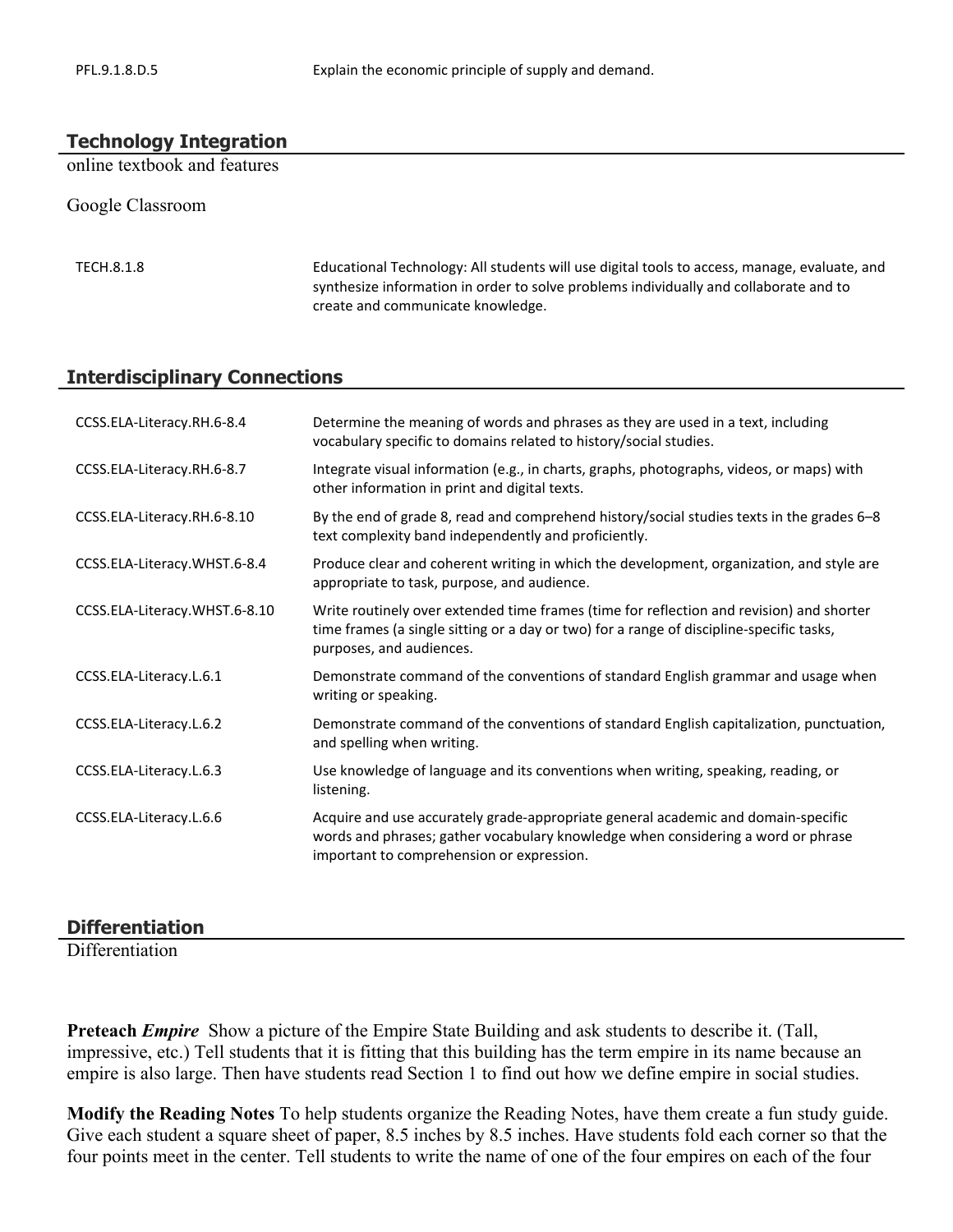triangles. Next, have students open the triangles and use the inside of each triangle to take notes about the corresponding empire. Afterward, students should fold each triangle in again, trace its outline on the central square, and use the outlined space to add a simple drawing for the corresponding empire.

**Support the Reading Notes** Prepare a hint sheet to help students complete Reading Notes 6. Randomly list the answers in Guide to Reading Notes 6. Students can refer to the hint sheet and match each empire with a particular achievement and its importance.

Advanced Learners

**Research the Persian Empire** The end of this lesson refers to the Persian Empire conquering the Neo-Babylonians. Have students research and report on:

- Where was the Persian Empire?
- When did the Persian Empire rule Mesopotamia? How did it rise and fall?
- Who were the major leaders of the Persian Empire?
- What were the military, political, economic, and cultural achievements of the Persian Empire?

# **Modifications & Accommodations**

Follow IEP modifications in addition to differentiation listed above.

guided notes

# **Benchmark Assessments**

sentence construction

paragraph writing

# **Formative Assessments**

See assessments embedded in lesson plans above.

# **Summative Assessments**

See assessments embedded in lesson plans above.